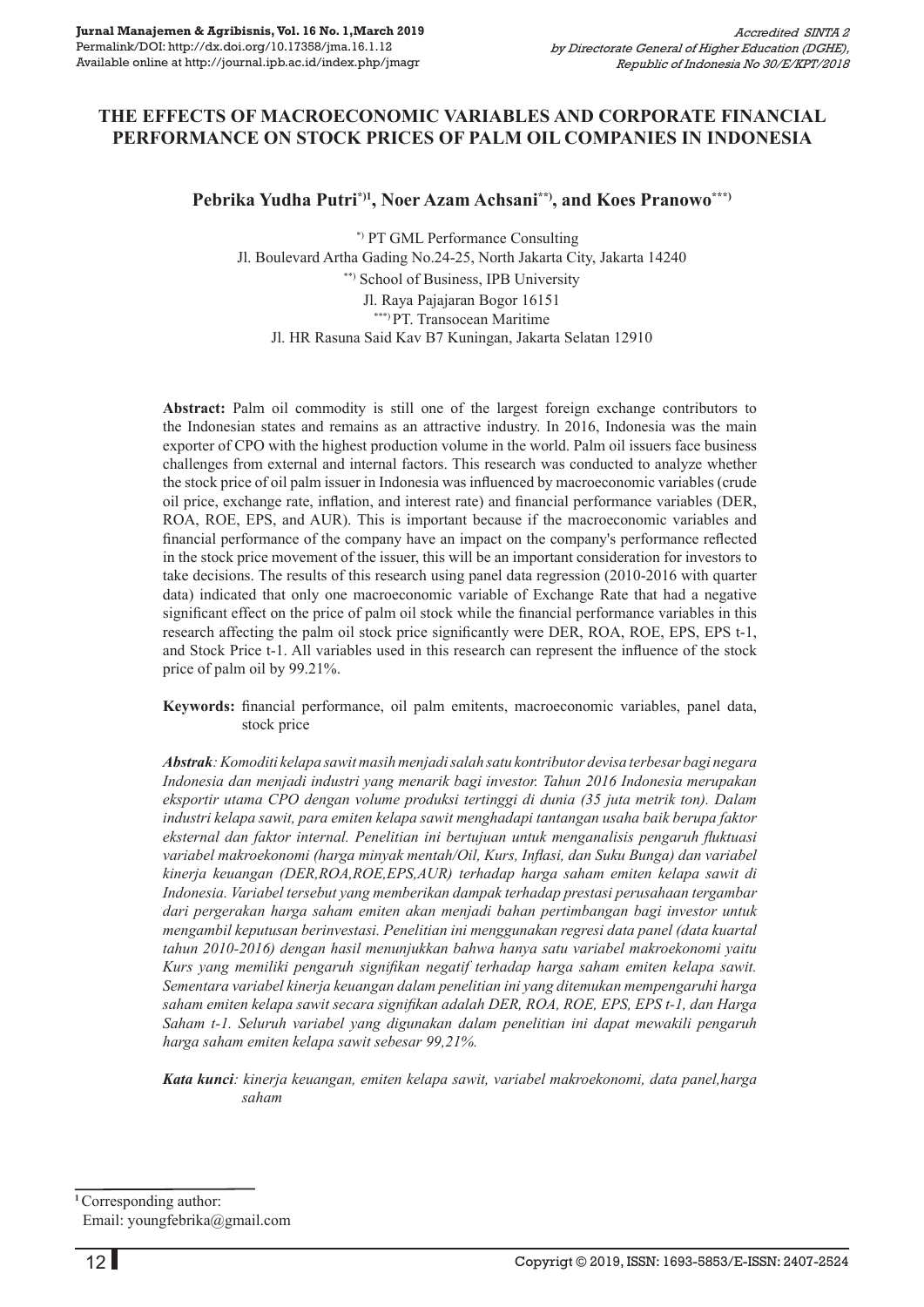## **INTRODUCTION**

The oil palm commodity is still one of the largest contributors to foreign exchange for Indonesian states, where the export value of Indonesian palm oil in 2017 reached US \$ 22.97 billion, increasing approximately by 26% compared to 2016 of US \$ 18.22 billion (GAPKI). The world population in 2017 reached 7,484,325,476 people with an average growth rate of 1.05% (UN, Department of Economic and Social Affairs, Population Division, 2013), and this becomes a large market challenge to serve the needs of crude palm oil (CPO). Although in 2016 the average production growth per year ranked the sixth of 9.38% in the world, Indonesia was still the main exporter of CPO with the highest production volume with 35 million metric tons in the world (2016 Estimated Data by the United States Department of Agriculture at www.indexmundi.com). In the first semester of 2016, palm oil exports were also the main contributor to Indonesia's trade balance surplus of 3.6 billion US  $\frac{1}{2}$  (GAPKI, 2016).

Oil palm companies in Indonesia have faced a great number of challenges in CPO trading in the global market. These challenges are in the form of external factors (macroeconomic variables) and internal factors (such as financial performance variables), companies that have gone public will influence on the movement of the company stock price. Changes in stock prices are an indication of changes in company performance over

a period of time. Company achievement is the company ability to manage its assets and certain resources to generate profits (Azhari et al. 2016). Figure 1 shows the movement of the share price of seven palm oil issuers in Indonesia from 2010 to 2016.

Tripathy (2011) conducted a study that showed that there was a correlation between the Indian capital market and macroeconomic variables. Adebiyi et al. (2009) in his research for a case study in Nigeria showed that oil prices negatively affected stock returns, which means that rising oil prices will reduce stock returns in Nigeria.

From 2010 to 2016, the variables of oil, exchange rates, inflation, and interest rates experienced fluctuations in value. Oil prices touched \$ 36.56 per barrel at the end of 2015 where the downward trend in oil was followed by a downward trend in world CPO prices at \$ 520.60 per metric ton at the end of the same year (indexmundi, 2016). Current world oil prices refer to spot oil prices in US dollars per barrel (159 liters) of WTI (West Texas Intermediate) types traded on the New York Mercantile Exchange (NYMEX) or Brent oil types traded on the Intercontinental Exchange (ICE). Oil traded at West Texas Intermediate (WTI) is high-quality oil. This is because the oil has a low sulfur content and is very suitable for fuel; therefore, this oil price is used as a benchmark for oil trading in the world (Hanafiah, 2015).

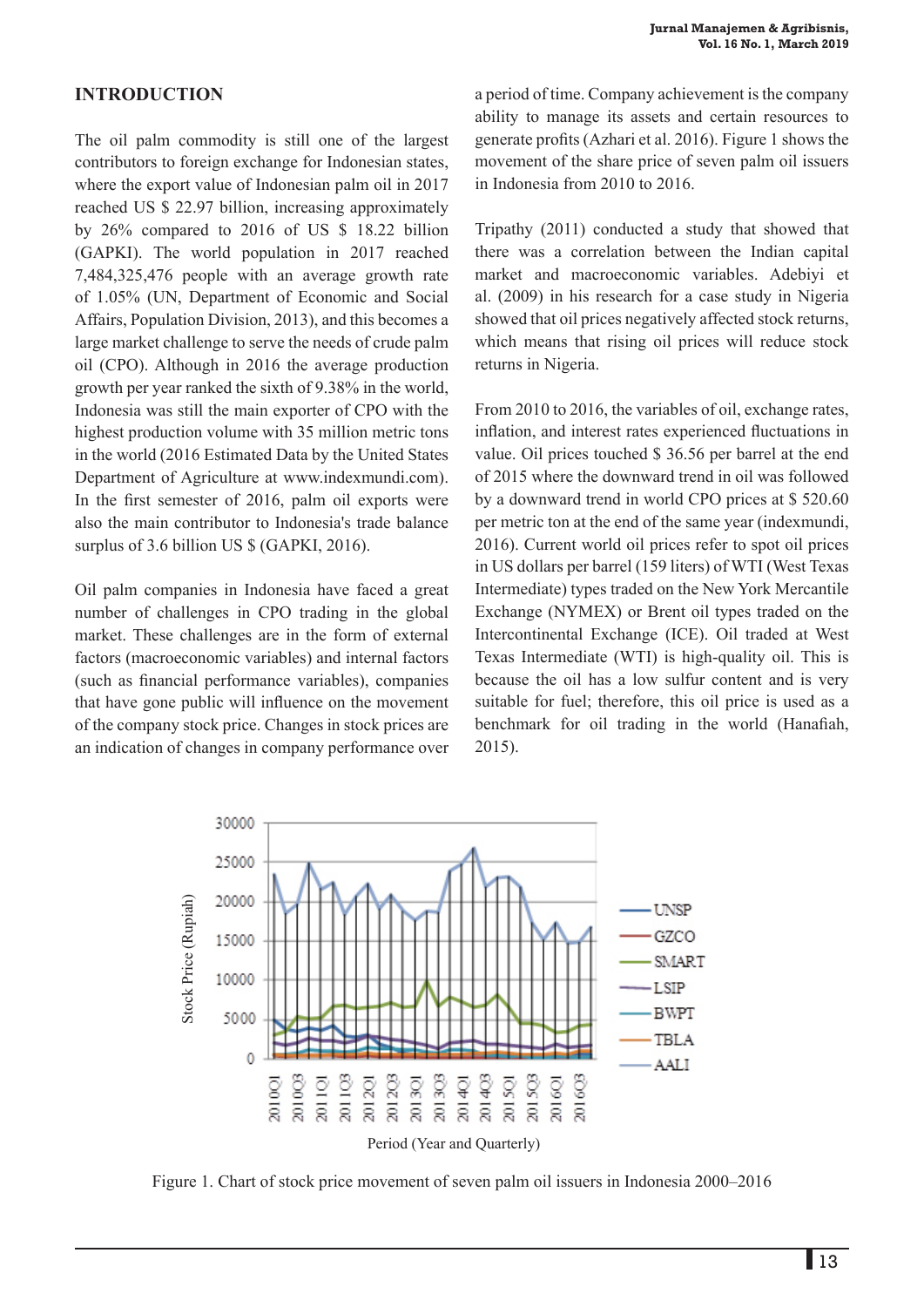The exchange rate macroeconomic variable (the exchange rate of the rupiah against the US dollar) also continued to fluctuate in 2010–2016 as evidenced by the weakening of the rupiah exchange rate against the US dollar moving above Rp14,000 per US \$ starting at the end of 2014 (BI, 2016). However, this weakness has been experienced since the end of 2012. According to Sakhowi (2004), the rupiah exchange rate or the rupiah exchange rate against the US dollar has a significant effect on the performance of shares on the IDX.

Increased interest rates are also one of the macroeconomic factors that have an impact on increasing company costs from increasing capital prices. If other factors are considered constant (ceteris paribus), the profitability of the company will decrease. The decline in profits will affect investors' interest in buying the company shares; as a result, the company stock price will decline (Sharif, 2015). According to Rudhi (2016), inflation has a negative and significant effect on the aggregate stock price index in Indonesia, Malaysia, Singapore and the Philippines. The indicator that is often used to measure inflation is the Consumer Price Index (CPI) where changes in CPI over time indicate price movements of goods and services consumed by the public (Dritsaki, 2005). Dirga (2016) conducted a study related to the analysis of the influence of macroeconomic variables on stock prices whose result showed that an inflation factor had a significant positive effect on the return of TBLA. TBLA is one of the issuers sampled in this study.

One factor that can be used by investors to determine stock investment decisions is the internal variable i.e. the company financial performance using financial ratios such as Debt to Equity Ratio (DER), Return On Assets (ROA), Return On Equity (ROE), Earnings per Shares (EPS), and Asset Utilization Ratio (AUR. Both influences of macroeconomic variables and company financial performance on stock prices are equally important to analyze for palm oil issuers because oil palm commodities with CPO main products are still a mainstay of large foreign exchange-earners for Indonesia.

This research was conducted based a the previous similar study conducted by Dirga (2016) regarding the Analysis of the Effects of Macroeconomic Variables on Stock Prices of Plantation Subsectors. The different thing in this study compared to previous

research was the analysis of a combination of external (macroeconomic) and internal (company financial performance) influences as well as the stock price of palm oil issuers by observing data in the period which included conditions in which CPO prices declined along with the decline. The financial performance variable was added to see how the changes in the issuer's financial performance conditions influence it when CPO prices decline towards stock prices. While the previous research only used external variables, this research was limited to the analysis of the influence of macroeconomic variables (oil prices, exchange rates, inflation, and interest rates) and the company financial performance (DER, ROA, ROE, EPS, and AUR) on listed palm oil issuers from seven listed palm oil issuers listed on the IDX for the period of 2010-2016 using the panel data regression approach. The purpose of this study was to analyze the effect of macroeconomic variables (oil prices, exchange rates, inflation, and interest rates) on listed palm oil stock prices, and the effect of corporate financial performance (DER, ROA, ROE, EPS, and AUR) on issuer stock prices of palm oil.

## **METHODS**

This research was conducted for one year from December 2016 to December 2017. The data used in this study were secondary data obtained from official websites relevant to the needs of the research including the official websites of seven companies of palm oil issuers, IDX, BI, BPS, and so on. Sample selection was carried out by using purposive sampling method based on the following criteria: The company is engaged in the oil palm commodity plantation sector and is listed as an issuer on the Indonesia Stock Exchange (BEI) at least since 2010 or from previous period to 2016 and so on, which publishes its financial statements every year. Selected companies have the required research data, namely, complete data on quarterly financial statements and stock price data from 2010-2016.

There are seven selected companies: Astra Agro Lestari Tbk (AALI), Eagle High Plantation Tbk (BWPT), Gozco Plantation Tbk (GZCO), PP London Sumatra Indonesia Tbk (LSIP), Sinar Mas Agro Resources & Tech Tbk (SMAR), Tunas Baru Lampung Tbk (TBLA), and Bakrie Sumatera Plantation Tbk (UNSP). The data in this study were processed using panel data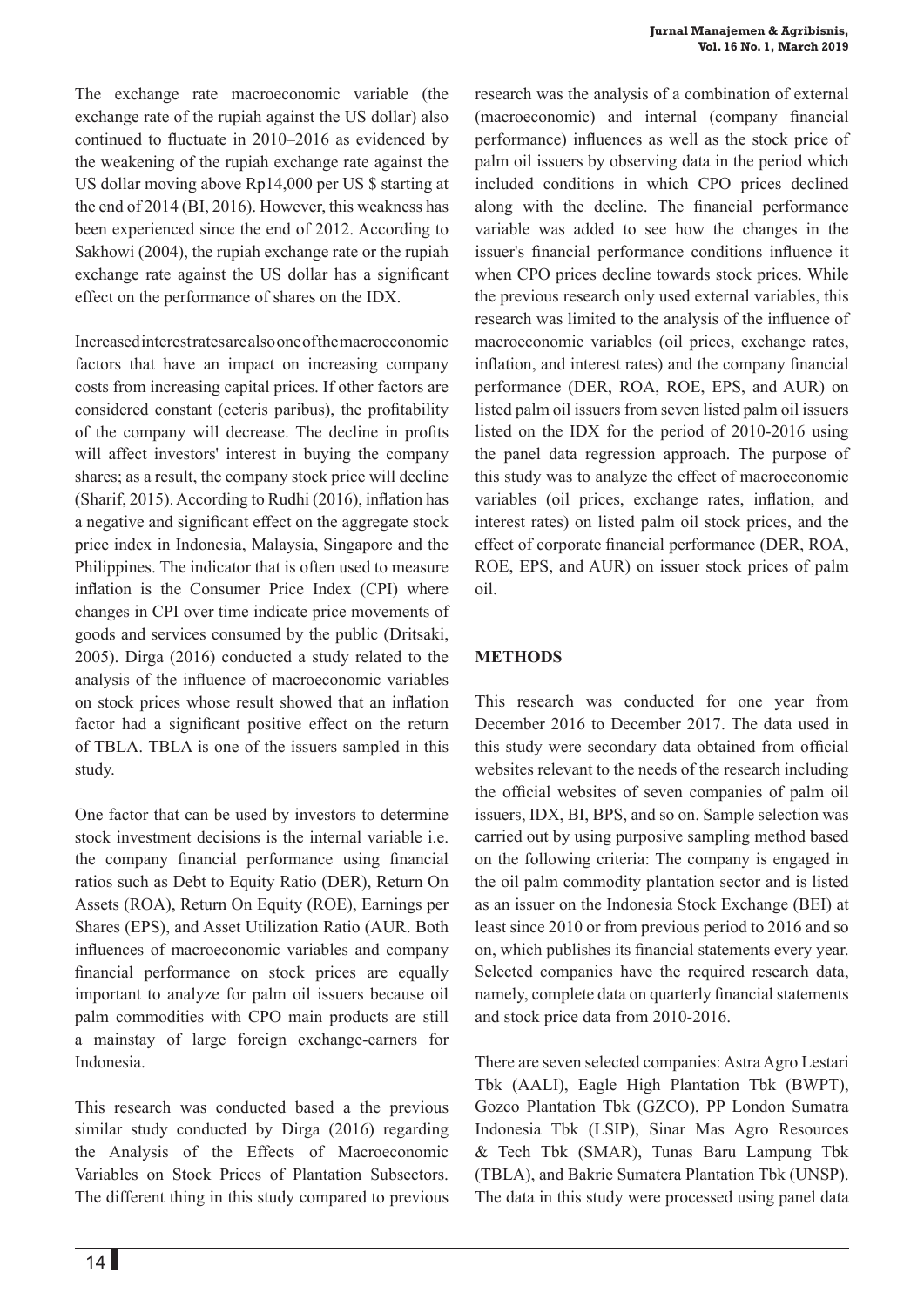regression method. Before the panel data regression was carried out, classical assumption was carried out and the best panel data regression model selection test was conducted to choose the best panel data regression. The hypotheses used in this study were as follows:

- H1 : Oil prices do not have a significant effect on the price of palm oil issuers
- H<sub>2</sub> : Exchange rates have a significant effect on the price of shares of palm oil issuers
- H3 : Inflation does not significantly affects the price of shares of palm oil issuers
- H4 : The interest rate does not have a significant effect on the share price of the palm oil issuer
- H5 : DER has a significant effect on the share price of palm oil issuers
- H6 : ROA has a significant effect on the share price of palm oil issuers
- H7 : ROE has a significant effect on the share price of palm oil issuers
- H8 : EPS has a significant effect on the price of shares of palm oil issuers
- H9 : AUR does not have a significant effect on the price of shares of palm oil issuers

The hypothesis was determined based on previous scientific studies such as Tripathy (2011) who conducted research with the results of a correlation between the Indian capital markets and macroeconomic variables. According to Basher and Sadorsky (2006) stated that the increase in oil prices can affect activities in the capital market, especially the stock market; however, in another study by Maghyereh (2004) using the VAR method provided research results that show that oil prices are not very dominant stock return index in developing countries. This result shows that the movement of oil prices does not always mean the movement of the stock return index. The results of the study also provide a conclusion that capital flows in the stock markets of developing countries are not running effectively due to the influence of speculation from several investors. Rajen and Qiao (1997) used a subset of macroeconomic variables (narrow and broad money supply, nominal and reserve exchange rates of foreign currencies), which are especially relevant in the context

of a small open economy, testing for information inefficiencies in the Singapore stock market where the results show that three of the four macro variables co-integrated with stock prices, showing potential inefficiencies in the long run. Aditya et al. (2018) in his research on the Effect of Foreign Exchange Indexes, Macroeconomic Indicators and the Global Economic Crisis on the Composite Stock Price Index in Indonesia found that the BI rate, rupiah exchange rate against the USD and crisis dummy had a significant negative effect on the Composite Stock Price Index (CSPI) in Indonesia. However, the hypothesis of this study only stated that the exchange rate variable had a significant effect, while oil prices, inflation, and interest rates had no significant effects. The main derivative product of the palm oil industry is that cooking oil is a daily consumption item, and despite inflation, rising interest rates, and falling crude oil prices, consumers do not immediately switch to other substitutions which tend to have more expensive prices. The exchange rate has a significant effect because the palm oil export transactions carried out by the issuers use the relevant currency for international trade transactions. Thim et al. (2012) also stated that ROA, ROE, EPS had a significant impact on property stock prices in Malaysia. Hussain (2011) in his study also found results that DER has a relationship with the share price of the cement sector in Pakistan. Meanwhile Haryuningputri (2012) examined the effect of profitability and EVA ratios on the share prices of industrial sectors manufacturing and found that only ROI and EPS had a significant influence on stock prices. Srinivasan (2012) in his research also found EPS had a positive effect on stock prices.

The stock market of the palm oil industry, which is one of the plantation sub-sectors, connects palm oil issuers and investors. This study analyzed the influence of macroeconomic variables and financial performance variables on the stock price of palm oil issuers using panel data regression. Before panel data regression, the classical assumption test was carried out on the research data to find out whether the formulated equations were feasible or not feasible to be analyzed further using panel data regression. Research framework in Figure 6.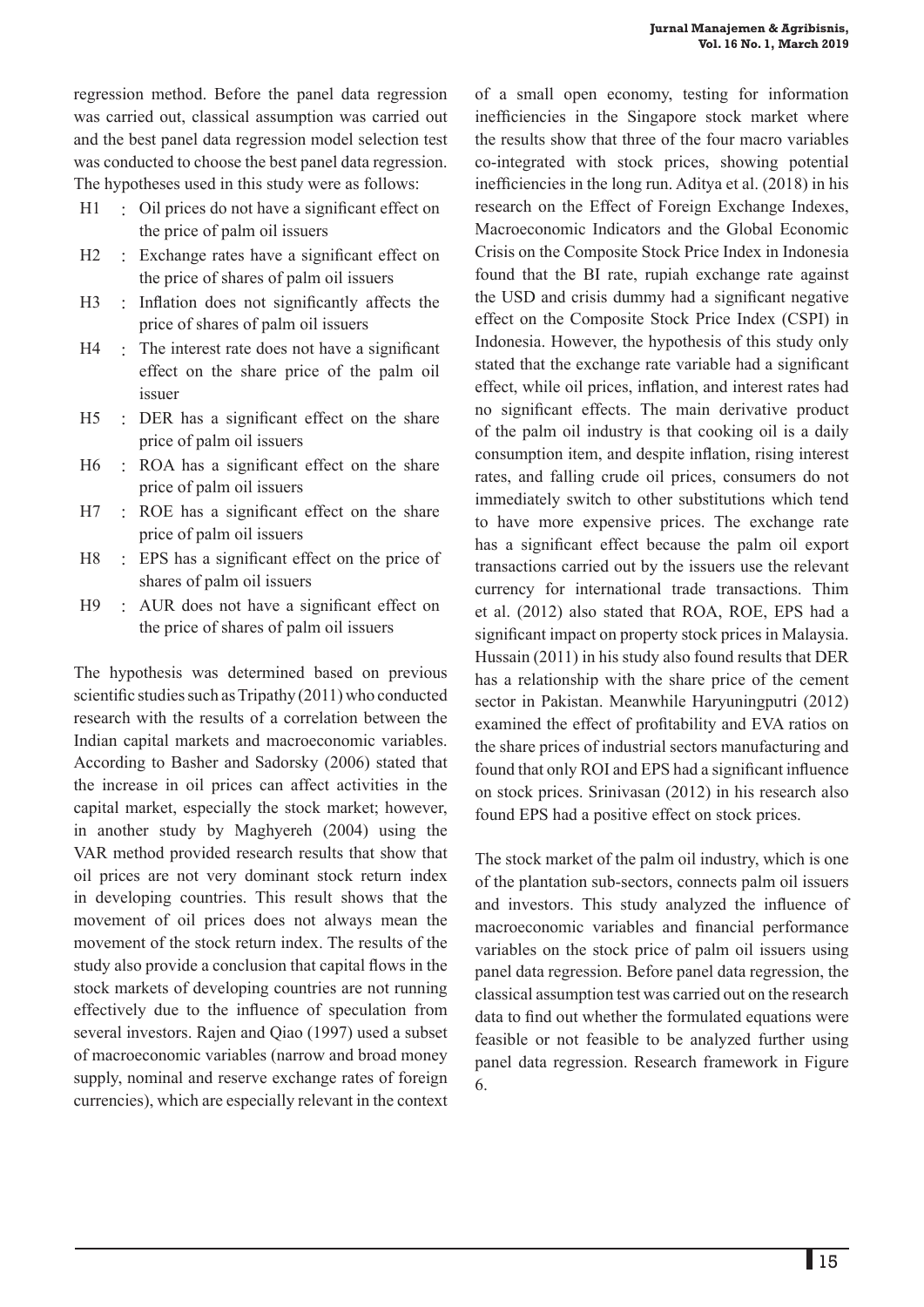

Figure 2. Research framework

## **RESULTS**

#### **Descriptive statistics**

Descriptive statistical analysis is conducted to see the results of descriptive correlation statistics between variables by using the cross tabulation option in SPSS software. The results of the descriptive statistics obtained are interpreted so that it is known whether certain variables correlate with other variables. Moreover, the results of the Chi Square Test table statistics are obtained where the value of Pearson Chi-Square on Asymp. Sig. (2-sided) can be used to interpret the relationship between two variables i.e. the hypothesis Ho that there

is no relationship between variables and Hi hypothesis that there is a relationship between variables. Asymp Value. Sig. (2-sided) is a probability value where if the probability value is  $> 0.05$  (significance level,  $a = 5\%$ ), Ho is accepted, but if the probability value is  $< 0.05$ , Ho is rejected.

Table 1 is the result of Chi Square Test which shows that only the AUR variable has a correlation with the palm oil issuer stock price which is proven by a value smaller than the 5% significance level. This means that only the company efficiency ratio of AUR affects the price of shares of palm oil issuers. However, the interpretation of descriptive statistics using SPSS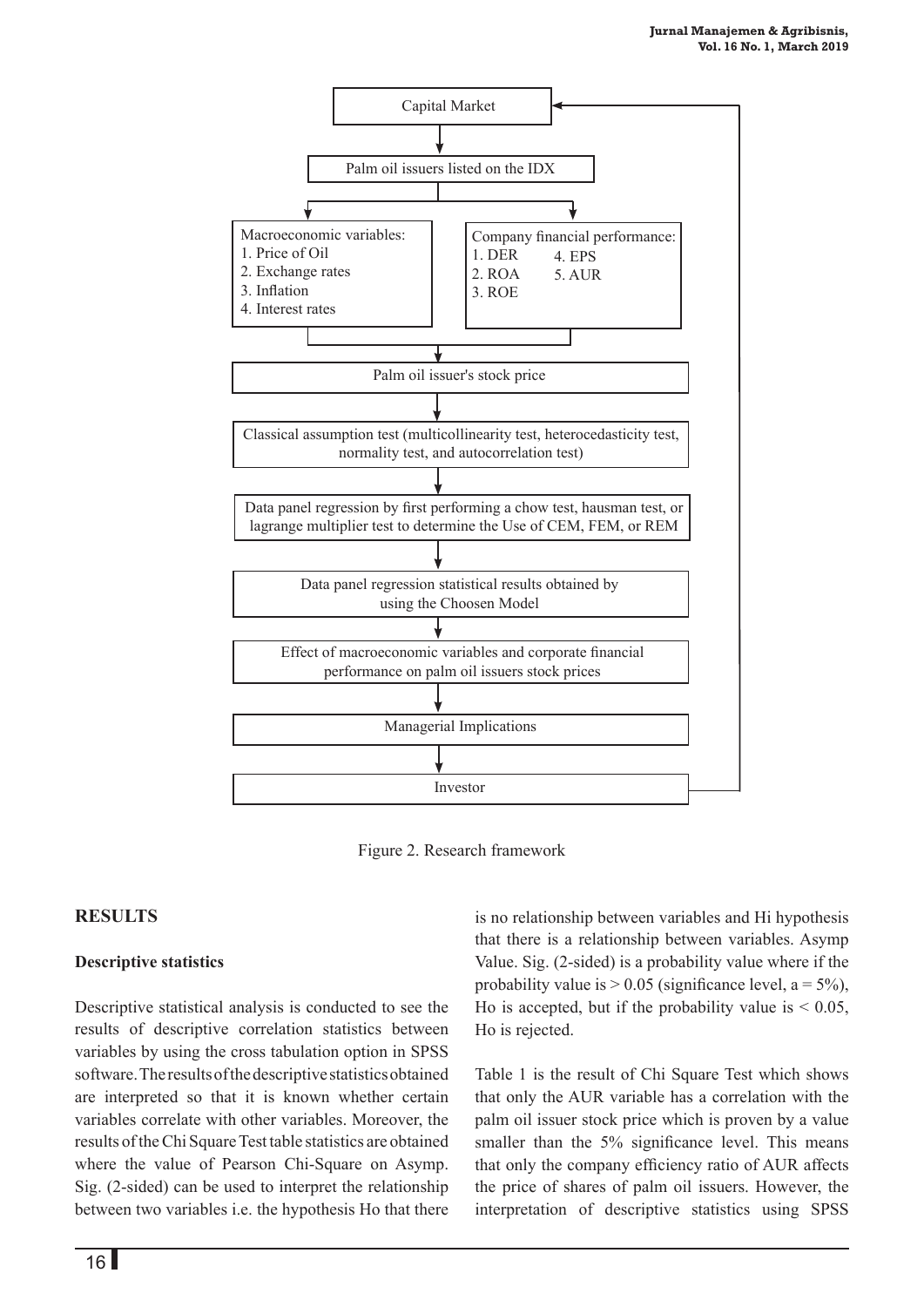software is not yet accurate. Descriptive statistics were conducted manually by looking at the graph of the raw data of each variable whether it has a pattern that is close to or equal to the pattern of chart movements of the palm oil issuer stock prices.

### **Quantitative Analysis**

Quantitative analysis is conducted to obtain more accurate results of processing statistical data. Classic assumption tests include normality test, heteroscedasticity test, multicollinearity test, and autocorrelation test conducted first to find out whether the equation is feasible or not to be analysed further using panel data regression. The classic assumption test results show that the data in the study passed the normality test, and the data proved to be normally distributed with a probability value of > 0.05 i.e. 0.746619. Based on the results of scatter plots, the equations passed the heteroscedasticity test because they had scatter plots that did not form a specific pattern. Then the autocorrelation test was conducted by comparing the DW value of the processed data in software e-views with the values of dL and dU in the DW table. The processed data showed that the variables used in this study are free from autocorrelation problems because the DW value of the study is 1.524044. An autocorrelation is free regression equation if the DW value is between -2 to 2 or -2  $\times$ DW  $\times$ +2 (Sunyoto, 2009).

Multicollinearity test showed that the AUR variable in the equation in this study experienced multicollinearity problems. Multicollinearity is a condition where there is a strong correlation between the independent variables included in the formation of a regression model, and this violates the rules of data processing using regression because it will reduce the accuracy of the estimation of the research results. The criterion for a variable not affected by multicollinearity is when the variance inflation factor (VIF) value that measures the closeness of the relationship between the independent variables of a variable is not more than 10. However, the AUR variable in this study had a VIF value of 55,103. The steps that can be taken to overcome this problem were by removing the AUR variable from equation (1) so that a new equation is formed which is equation (2) with no AUR variable.

- $Y = a + b_1LN_0IL + b_2LN_KURS + b_3INFLASI +$  $b_4$ SB +  $b_5$ DER +  $b_6$ ROA +  $b_7$ ROE +  $b_8$ EPS +  $b_9AUR + e$  (1)
- $Y = a + b_1LN_0IL + b_2LN_KURS + b_3INFLASI +$  $b_4$ SB +  $b_5$ DER +  $b_6$ ROA +  $b_7$ ROE +  $b8$ EPS +  $b_9LN\_SAHAM(1)$  +  $b_{10}LN\_OIL(1)$  +  $b_{11}LN_KURS(1) + b_{12}DER(1) + b_{13}ROA(1) +$  $b_{14}ROE(1) + b_{15}EPS(1) + e$  (2)

Where: Y (Palm Oil Issuer's Stock Price (in Logarithms)); a (Intercept); bi  $(i = 1, 2, 3 ...$  etc.) (Slope coefficient);LN\_OIL (Price of Oil (in Logarithms)); LN KURS (Exchange (in Logarithms));INFLATION (Inflation); SB (Interest Rate); DER (Debt to Equity Ratio); ROA (Return on Asset); ROE (Return on Equity); EPS (Earnings per Share); AUR (Asset Utilization Ratio); LN\_SAHAM (1) (Stock Price t-1 (in Logarithms)); LN\_OIL (1) (Price of Oil t-1 (in Logarithms)); LN\_KURS (1) (Exchange rate t-1  $(in Logarithms))$ ; DER  $(1)$  (Debt to Equity Ratio t-1 (DER)); ROA (1) (Return on Asset t-1); ROE (1) (Return on Equity t-1); EPS (1) (Earnings per Share t-1); e (Error or Component error).

Table 1 Correlation probability values of each variable with price palm oil issuer shares.

| Variabel       | Asym. Sig. (2-sided) | Correlation with palm oil issuer's stock price |  |  |
|----------------|----------------------|------------------------------------------------|--|--|
| OIL            | 0.514                | uncorrelated                                   |  |  |
| <b>KURS</b>    | 0.514                | uncorrelated                                   |  |  |
| <b>INFLASI</b> | 0.431                | uncorrelated                                   |  |  |
| <b>SB</b>      | 0.345                | uncorrelated                                   |  |  |
| <b>DER</b>     | 0.258                | uncorrelated                                   |  |  |
| <b>ROA</b>     | 0.251                | uncorrelated                                   |  |  |
| <b>ROE</b>     | 0.251                | uncorrelated                                   |  |  |
| <b>EPS</b>     | 0.250                | uncorrelated                                   |  |  |
| <b>AUR</b>     | 0.021                | Correlated                                     |  |  |

\*foreign exchange rate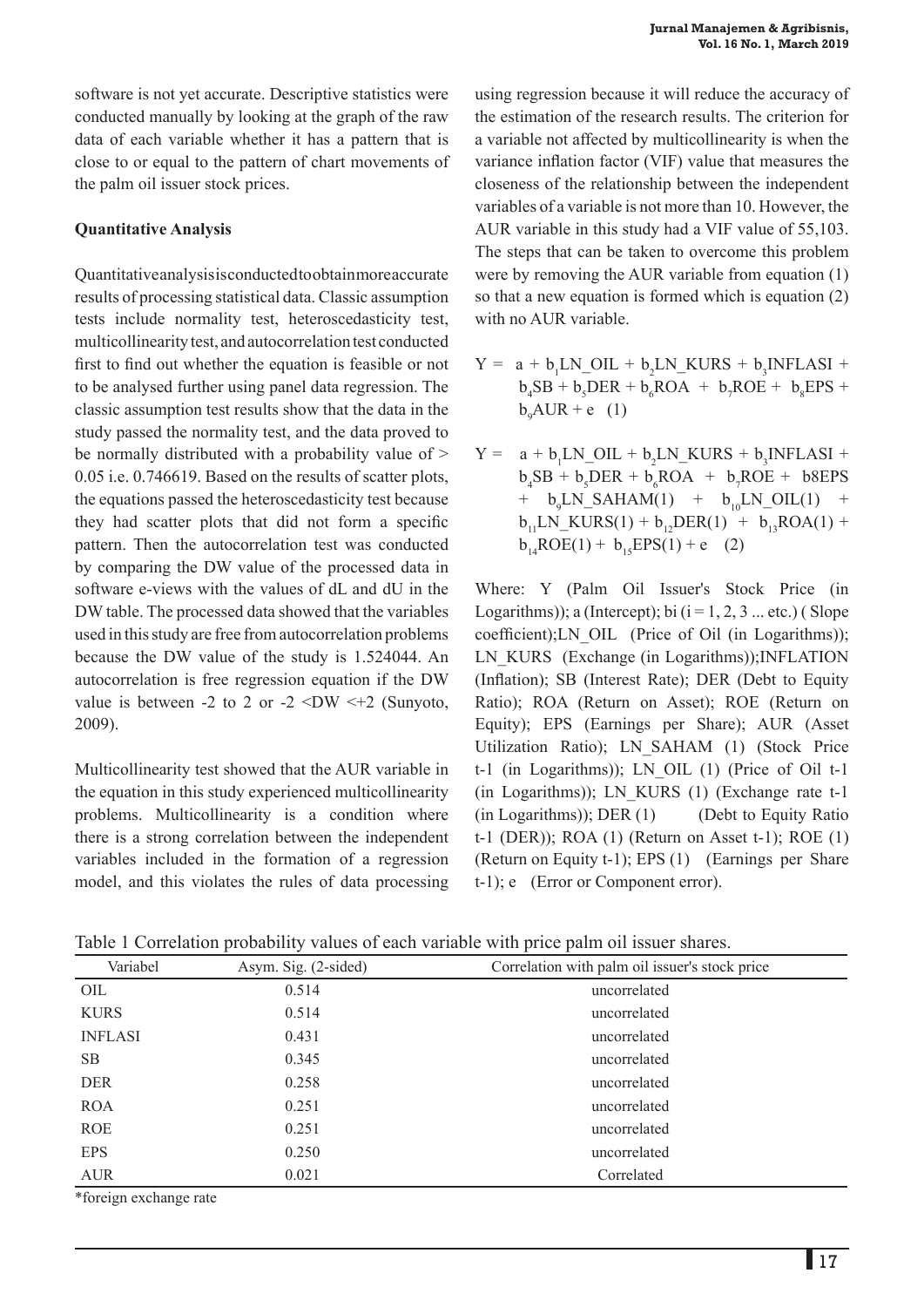The classic assumption test was carried out again and showed that the research data passed all the classic assumption tests. Panel data regression was then performed to obtain statistical results, but the results of the initial panel data regression data showed the R-square result was 29.35% which means that the independent variables were macroeconomic variables and financial performance variables could only explain the palm oil issuer stock price of 29.35% with the results that the variables that significantly affected the stock price of palm oil issuers included DER, ROA, ROE, and EPS. Based on this, this study added several lag variables including LN\_STOCK  $(1)$ , LN\_OIL  $(1)$ , LN\_ KURS (1), DER (1), ROA (1), ROE (1), and EPS (1). Lag variable is a variable that represents the previous condition (t-1) of the related variable and is used to capture the potential unanalyzed effect of variables on the previous conditions on the current condition. For example, the value of the company financial ratios where the data used can be ascertained is the latest data of the previous year which potentially not represents the value of the related variables well due to the long period of time while the current conditions had changed a lot. The results of panel data regression processing based on equation (2) are presented in Table 2.

The addition of the seven lag variables completed the equation (2) which was no longer used the AUR variable. The results in Table 2 show that the addition of the lag variable increased the R-square value of the statistical results significantly by 99.21%. This shows that all independent variables used in this study can represent the picture of its effect on the stock price of palm oil issuers amounting to 99.21%, while the remaining less than 0.79% was explained by other variables outside of this study.

Table 2. Statistical results of data panel regression equations (2)

| Variable            | Coefficient | Std. Error         | t-Statistic | Prob.    |  |  |
|---------------------|-------------|--------------------|-------------|----------|--|--|
| $\mathcal{C}$       | 7.674199    | 4.489202           | 1.709480    | 0.0892   |  |  |
| LN OIL              | $-0.087481$ | 0.093693           | $-0.933697$ | 0.3518   |  |  |
| <b>LN KURS</b>      | $-0.612404$ | 0.232362           | $-2.635564$ | 0.0092   |  |  |
| <b>INFLASI</b>      | 1.312577    | 1.138224           | 1.153180    | 0.2505   |  |  |
| SB                  | 2.538501    | 3.050749           | 0.832091    | 0.4065   |  |  |
| <b>DER</b>          | $-0.180169$ | 0.009253           | $-19.47213$ | 0.0000   |  |  |
| <b>ROA</b>          | $-0.070505$ | 0.035212           | $-2.002307$ | 0.0469   |  |  |
| <b>ROE</b>          | 0.047467    | 0.022776           | 2.084059    | 0.0387   |  |  |
| <b>EPS</b>          | $-3.59E-05$ | 1.61E-05           | $-2.222373$ | 0.0276   |  |  |
| $LN\_SAHAM(1)$      | 0.567340    | 0.092318           | 6.145501    | 0.0000   |  |  |
| LN OIL(1)           | $-0.018768$ | 0.091015           | $-0.206212$ | 0.8369   |  |  |
| LN KURS(1)          | 0.286989    | 0.242261           | 1.184625    | 0.2378   |  |  |
| DER(1)              | $-0.021863$ | 0.012365           | $-1.768098$ | 0.0789   |  |  |
| ROA(1)              | $-0.002489$ | 0.057165           | $-0.043536$ | 0.9653   |  |  |
| ROE(1)              | $-0.018632$ | 0.033089           | $-0.563074$ | 0.5741   |  |  |
| EPS(1)              | 7.14E-05    | 2.53E-05           | 2.816173    | 0.0054   |  |  |
| Weighted Statistics |             |                    |             |          |  |  |
| R-squared           | 0.992136    | Mean dependent var |             | 41.85093 |  |  |
| Adjusted R-squared  | 0.991147    | S.D. dependent var |             | 22.26259 |  |  |
| S.E. of regression  | 1.042277    | Sum squared resid  | 181.4191    |          |  |  |
| F-statistic         | 1003.299    | Durbin-Watson stat | 1.524044    |          |  |  |
| Prob(F-statistic)   | 0.000000    |                    |             |          |  |  |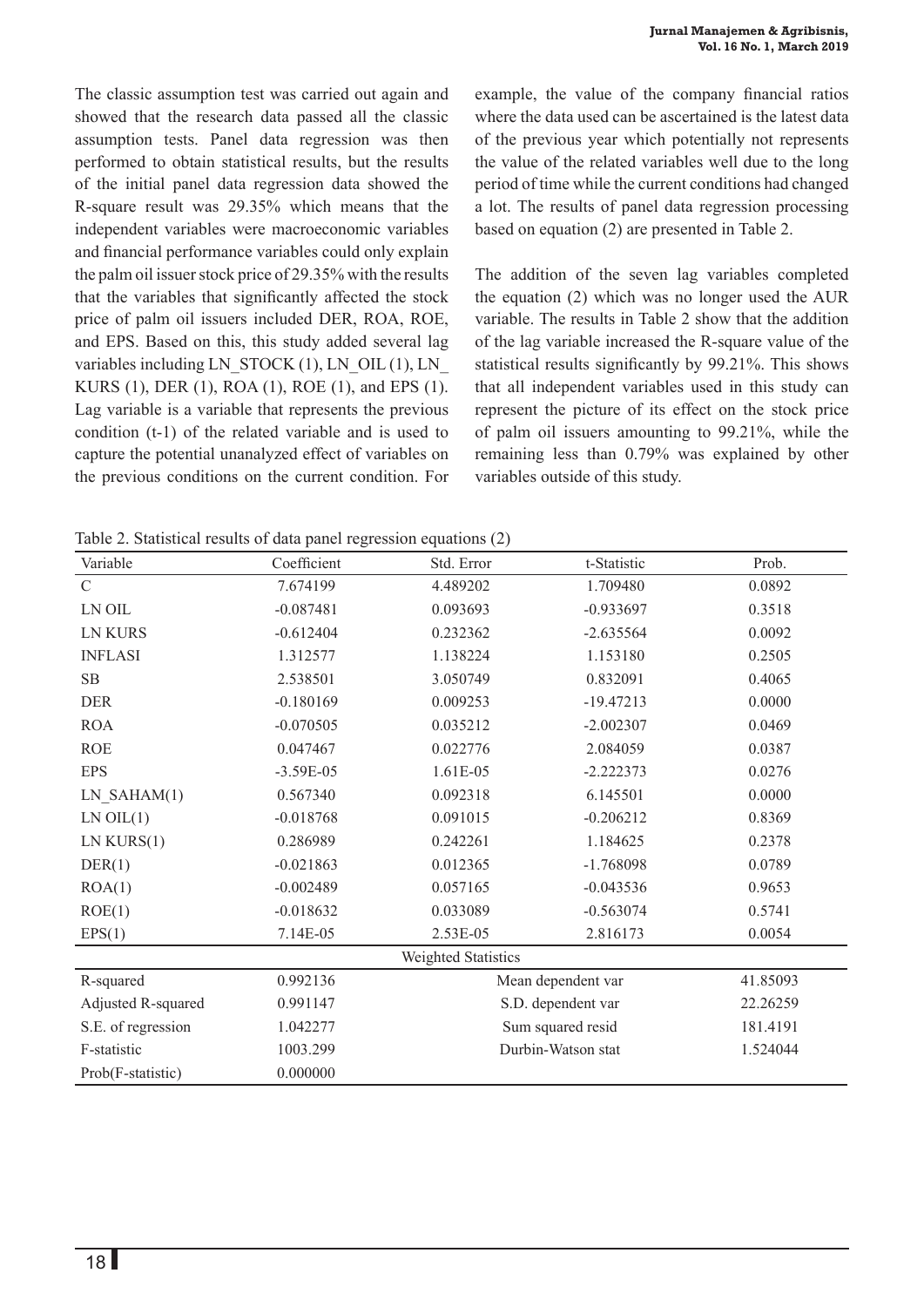### **Effects of Macroeconomic Variables (Oil Prices, Exchange Rates, Inflation, and Interest Rates) on Palm Oil Issuer Stock Prices**

The results of the study in Table 2 show only one macroeconomic variable, namely Kurs or foreign exchange rate, which significantly affected the stock price of palm oil issuers. Exchange Rate variable had a coefficient value of -0.612404 and a probability value of 0.0092 which means that the Exchange Rate variable had a significant negative effect on the stock price of palm oil issuers. If the exchange rate of the rupiah against the US dollar increases, the share price of the palm oil issuer will decline, and vice versa. It should be understood that if the value of the rupiah exchange rate against the US dollar increases, it will indicate that the rupiah exchange rate weakens against the US dollar; conversely, if the value of the rupiah exchange rate against the US dollar declines, it will indicate that the rupiah exchange rate strengthens against the US dollar. These results support the results of Tripathi and Seth's (2014) study that there is a significant correlation between capital market indicators and macroeconomic factors.

Meanwhile, other macroeconomic variables in this study of Oil, Inflation, SB, Oil (t-1) and Exchange Rate (t-1) were found not to have significant effects on the price of shares of palm oil issuers. For oil variable, for example, the results of the research showed that oil did not affect the stock price of palm oil issuers in accordance with the results of the research by Maghyereh (2004) using the VAR method in which it shows that oil prices do not influence the stock return index in developing countries. Inflation is proven not to affect the price of palm oil issuers in Indonesia, indicating that increasing prices in general, such as prices of factors of production, do not have a significant effect on changes in the price of oil palm stocks. Likewise the SB variable or interest rate is not found to affect the price of oil palm shares; thus, if the government raises or decreases interest rates, the policy does not significantly cause changes in the price of shares of palm oil issuers. The price of Oil and the exchange rate of the previous period are also proven not to significantly affect the price of the shares of the issuers of palm oil. Then the historical data on Oil prices and Exchange rates cannot be used as the main reference for analyzing changes in stock prices of palm oil issuers.

# **Effect of Company Financial Performance (DER, ROA, ROE, EPS, and AUR) on Palm Oil Issuer Stock Prices**

The results of the research in Table 2 show that there are six financial performance variables in this study that have significant influences on the price of the shares of palm oil issuers, namely, the DER, ROA, ROE, EPS, EPS (t-1), and Stock Prices (t-1 ). The DER variable had a coefficient value of -0.180169 and a probability value of 0.0000 which means that the DER variable had a significant negative effect on the price of the shares of the palm oil issuer. Debt to Equity Ratio (DER) shows the capital structure of a company which is a comparison between total debt and equity used as a source of corporate funding. If the value of the debt ratio increases, the share price of the palm oil issuer will decrease, and vice versa. The increased debt ratio indicates that the company is increasingly unable to maximize capital management to pay its debt.

The ROA variable had a coefficient value of -0.070505 with a probability value of 0.0469 which indicates that the ROA variable had a negative significant effect on the price of the palm oil issuer. Financial performance variable ROA measures a company ability to obtain net income for the total assets owned by the company and indicates that the company uses all available assets well or not. In this study, it was found that if the ROA value increased, the share price of the palm oil issuer would decrease, and vice versa. Please note that the total assets of a company consist of Liabilities (Debt or loan) and Equity (owner deposit and retained earnings). The composition of assets dominated by debt has the potential to bring risks to investors compared to the composition of assets dominated by equity. Therefore, a high ROA cannot be ascertained indicating a good company to be an investment choice.

ROE variable had a coefficient value of 0.047467 with a probability value of 0.0387 which indicates that the ROE variable had a significant positive effect on the price of the shares of the palm oil issuer. If the ROE value increases, the share price of the palm oil issuer will also increase and vice versa. ROE is the ratio of net income to common stock equity to measure the rate of return on investment in shareholders. Increased ROE shows the ability of company management to manage its existing equity to get better net income. EPS variable with a coefficient value of -3.59E-05 had a probability value of 0.0276 which indicates that the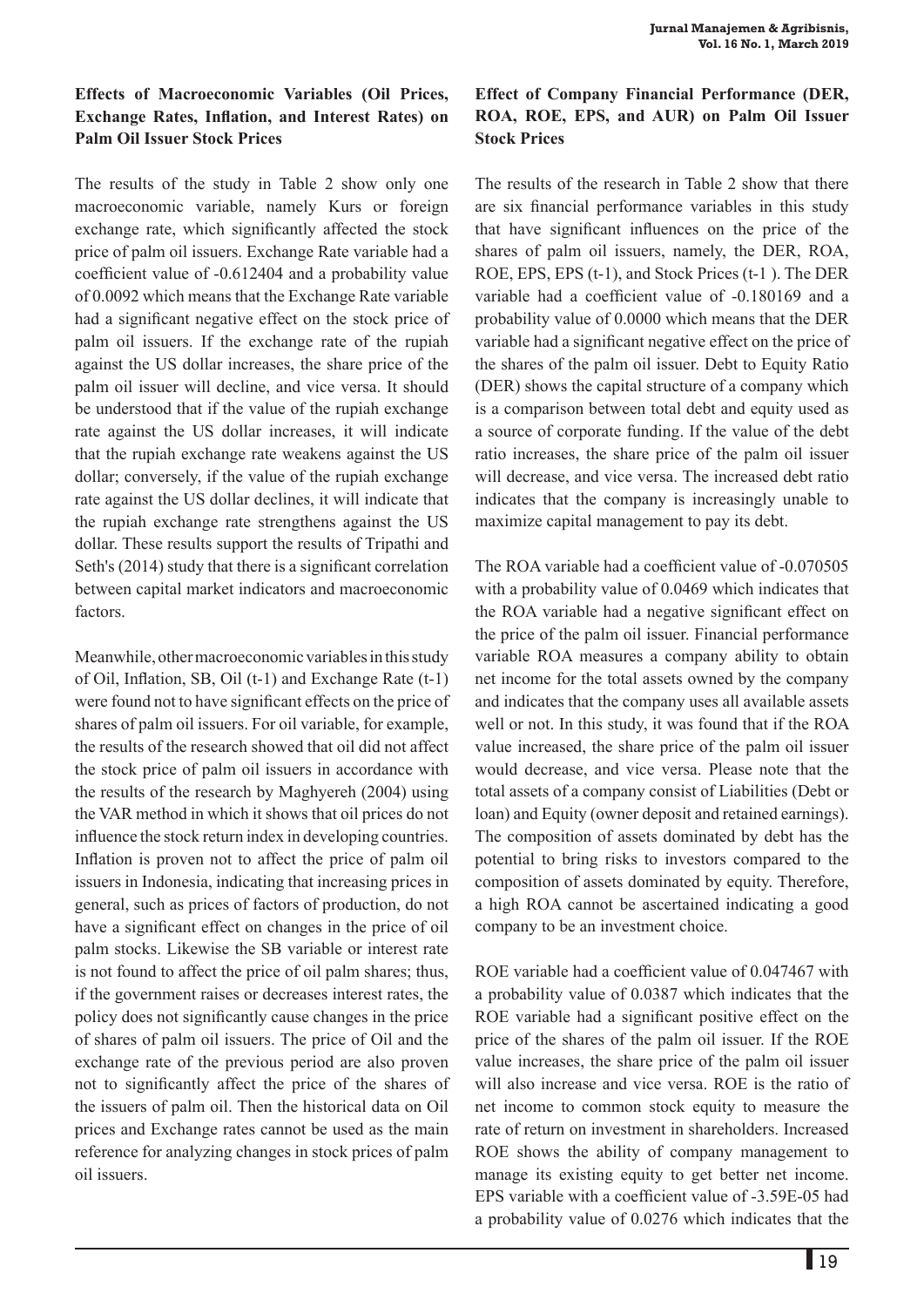EPS variable had a significant and negative effect on the stock price of palm oil issuers. If the value of EPS increases, the stock price will decline, while if the EPS value decreases, the share price of the palm oil issuer will increase. EPS financial performance variable is a ratio that shows the level of profit per share obtained by shareholders which are ideally expected to be of high value. However, a high EPS value can be caused by the number of outstanding shares being reduced so that it cannot be used as a benchmark in assessing the quality of stock investments.

EPS t-1 variable had a coefficient value of 7.14E-05 with a probability value of 0.0054, and the stock price variable t-1 had a coefficient of 0.567340 with a probability value of 0.0000, which means that the two lag variables both significantly and positively influenced the share price of coconut issuers of palm oil. If the EPS value and stock price t-1 decrease, the share price of the palm oil issuer will also decrease, whereas if the EPS value and stock price t-1 increase, the current share price of the palm oil issuer will also increase, indicating that the share price of the palm oil issuer is influenced by the EPS value and stock price in the previous period.

### **Managerial Implications**

In accordance with the results of the research, when the exchange rate of the rupiah against the US dollar increases (the rupiah weakened), the share price of the palm oil issuer will decline. In terms of origin, both domestic and foreign investors have different behaviors in decision making. Foreign investors will need more rupiahs to return capital per one US dollar. Foreign investors tend to hold back investments or withdraw their capital back to their home countries. For company management, efforts need to be made to manage the company shareholding by domestic investors because the risk of returning the capital is lower than that of foreign investors. Meanwhile, the government can make efforts to manage the risk of exchange rate fluctuations by issuing fiscal policies and monetary policies.

Hussain (2011) in his research entitled Impact of the Capital in the Stock Price of the sector in Pakistan cement found that the higher the DER value, the lower the company income. The increase in DER value on the results of this study negatively affects stock prices

resulting in the decrease in issuer price of palm oil and showing that the company is increasingly unable to maximize capital management to pay its debt. The step needed by the company management is managing the company equity to continue to grow so that at least the break-even point can finance the company debt.

In this study, it was found that the increasing value of ROA had a negative significant effect, reducing the price of shares of palm oil issuers. The high ROA value in the palm oil industry needs to be considered because the oil palm industry companies are industries with a large asset character but are generally obtained through debts. Therefore, investors need to analyze the sources of assets of companies in the palm oil industry. From the issuer side, it is necessary to improve asset management and source of its acquisition to strengthen the company financial independence without having risks of debts. ROE measures the ability of a company management to manage equity to obtain net income. The higher the ROE of a company, the better the company will manage its management (Keown et al. 2008). The results showed an increase in the value of ROE directly proportional to the increase in stock prices (significantly positive). Based on the results of the research, company management needs to maintain and improve the composition of the company own capital to empower the company independence in generating profits.

EPS illustrates the amount of rupiah earned for each ordinary share and becomes a factor for the company leadership to decide the amount of dividends to be distributed to shareholders. One of the goals of investors in buying shares is to obtain dividends or capital gains. High EPS will encourage increased investor expectations for company performance and rising stock prices. However, the results of the study show that higher values of EPS will have a significant negative effect on the stock price of palm oil issuers where the stock price will decrease if the EPS value increases. This can happen because investors do not just pay attention to the value of earnings per share to make a decision to buy or not buy shares in the company concerned, because basically the value of EPS can increase if the number of shares outstanding is reduced. Therefore, issuers need to strive to increase the value of EPS which really comes from the increase in the company revenue.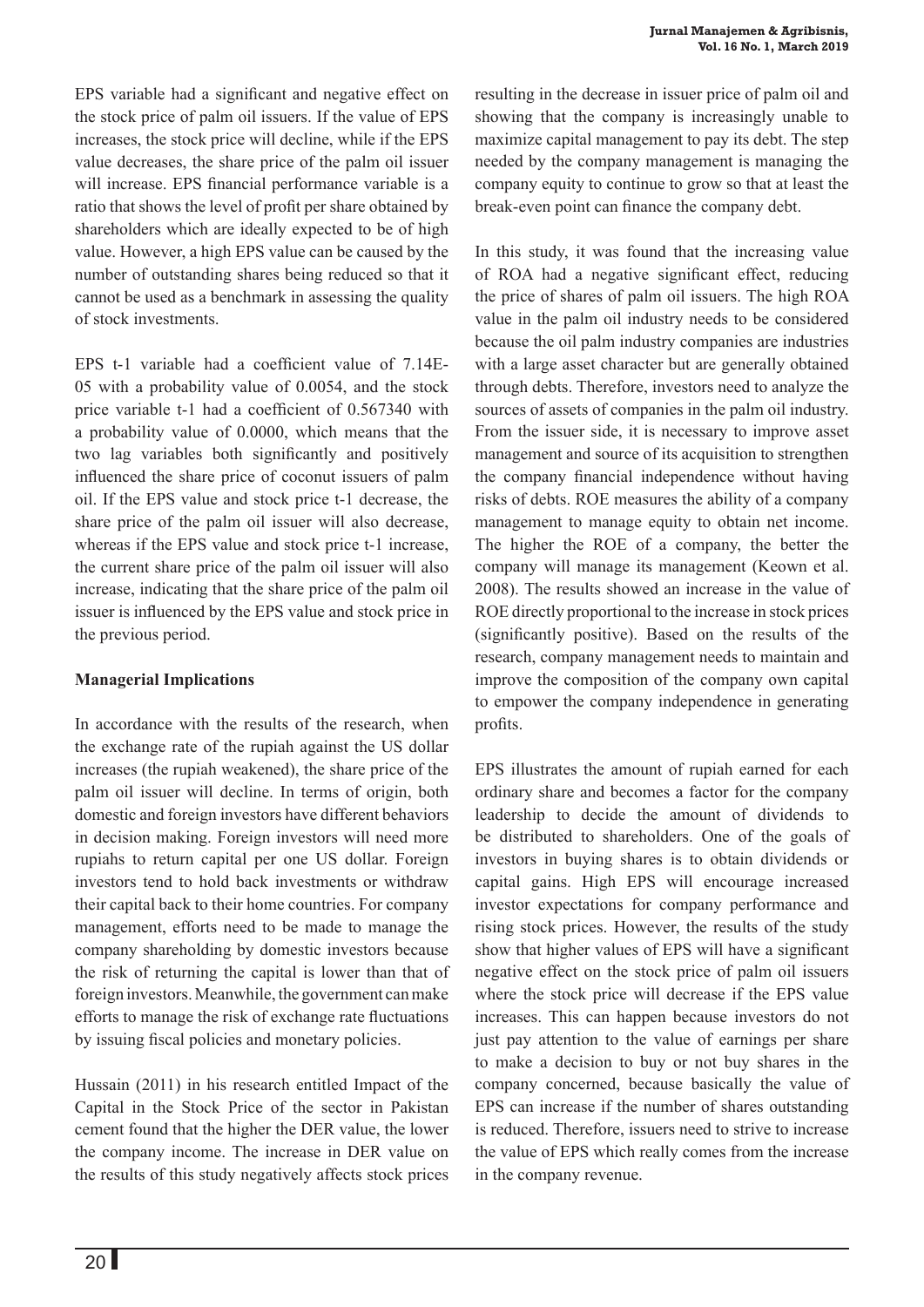The EPS t-1 variable actually has a significant positive effect on the price of palm oil issuers. This shows that investors can see the condition of past EPS values to determine the purchase decision of the current palm oil issuers. If the value of EPS t-1 increases, the share price of palm oil issuers will increase and vice versa. Therefore, it is important for the management of the company to maintain the value of EPS in the previous period to increase to be a consideration of investors in seeing the current stock price movements and making decisions to invest. Likewise, the share price variable t-1 has a significant positive effect on the current share price of the palm oil issuer. This signals the company management that investors pay attention to past data on stock prices when deciding to invest in palm oil issuers. Therefore, the company management in addition to paying attention to the condition of the exchange rate, must manage various internal factors such as the financial performance through the DER, ROA, ROE, EPS, EPS t-1 ratio, and t-1 stock prices according to the movement of the influence of each variable of the price of the stock issuer of palm oil so that a good stock price is formed at the t time.

### **CONCLUSIONS AND RECOMMENDATIONS**

### **Conclusions**

The occurrence of fluctuations in macroeconomic variables beyond the control of various parties in the palm oil industry to be something that should be anticipated weighs the likely impact on the price of the shares of the palm oil issuer itself. If the company achievements are affected by fluctuations in macroeconomic variables and changes in the company financial performance, the issuer stock price movements will be a benchmark for investors to decide whether or not to invest in palm oil issuers so that analyzing macroeconomic variables and deciding which financial performance variables actually have a significant influence on the share price of palm oil issuers are important to be conducted.

The results showed that of the four macroeconomic variables used of oil prices, exchange rates, inflation, and interest rates, it was proven that only the exchange rate variable had a negative significant effect on the price of shares of palm oil issuers while the financial performance variables in this study of DER, ROA, ROE, EPS, EPS t-1, and t-1 Stock Prices were found to significantly affect the price of the shares of palm oil issuers. Therefore, company management needs to apply strategic management to manage the value of DER, ROA, ROE, EPS, EPS t-1, and Stock Price t-1 according to the results of research to well maintain the stock price of palm oil issuers and even increase the prices. Meanwhile for the rupiah exchange rate against the US dollar, government assistance is required to take monetary and fiscal policy measures so that they do not become highly risky for the company as a driver of the economy.

#### **Recommendations**

Both investors and palm oil issuers are advised to be better able to anticipate fluctuations in the exchange rate, DER, ROA, ROE, EPS, EPS t-1 and t-1 Stock Prices related to the impact on palm oil issuer stock prices. For investors, an analysis of the fluctuations of the seven variables is required for additional considerations or investments. As for issuers, the fluctuations in the seven variables need to be managed by the issuers themselves and with government assistance so as not to have a negative impact on company performance and stock price movements. For further research related to this research, it is suggested that other variables be more capable of describing the true condition of the company such as the Debt Service Coverage Ratio (DSCR) and add other tools such as depth interview management of oil palm companies and oil palm stock players so that they obtain more factual information on the condition of the oil palm industry from the perpetrators.

## **REFERENCES**

- Adebiyi MA, Adenuga AO, Abeng MO, Omanukwue PN. 2009. Oil price shocks, exchange rate and stock market behaviour: empirical evidence from Nigeria. *Research Paper Central Bank of Nigeria* 1 – 41
- Aditya, Sinaga BM, Maulana ATB. 2018. Pengaruh indeks bursa luar negeri, indikator makroekonomi dan krisis ekonomi global terhadap indeks harga saham gabungan di Indonesia. *Jurnal Aplikasi Bisnis dan Manajemen* 4(2): 284–295. https:// doi.org/10.17358/jabm.4.2.284.
- Azhari DF, Rahayu SM, Zaharoh ZA. 2016. Pengaruh ROE, DER, TATO, dan PER terhadap harga saham perusahaan properti dan real estate yang go public di Bursa Efek Indonesia. *Jurnal Administrasi Bisnis* (JAB) 32(2): 1–5.